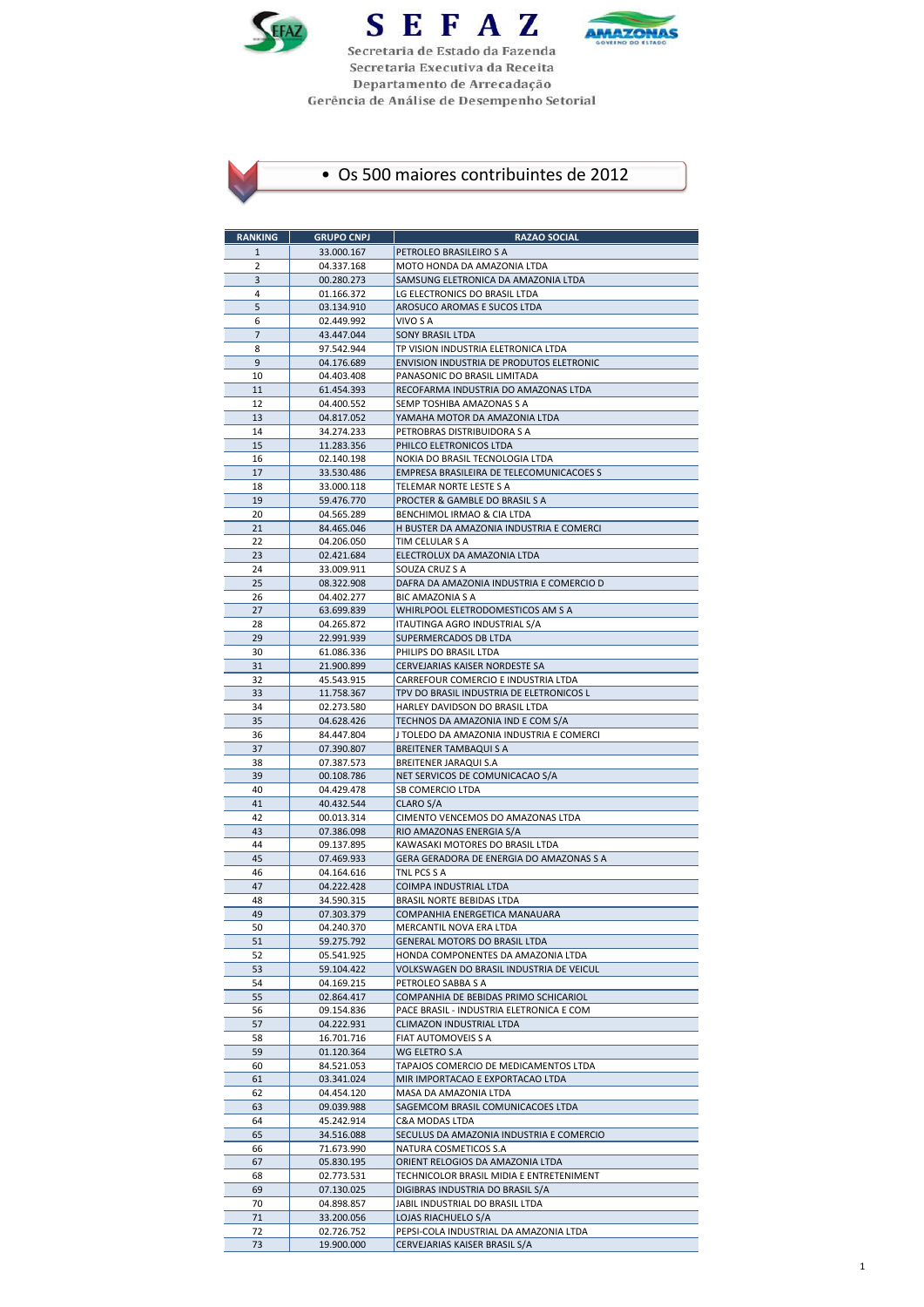





| <b>RANKING</b> | <b>GRUPO CNPJ</b>        | <b>RAZAO SOCIAL</b>                                                               |
|----------------|--------------------------|-----------------------------------------------------------------------------------|
| 74             | 84.466.424               | DUNORTE DISTRIBUIDORA DE PRODUTOS DE CON                                          |
| 75             | 02.341.467               | AMAZONAS DISTRIBUIDORA DE ENERGIA S/A                                             |
| 76             | 09.584.854               | MANAUS TRANSMISSORA DE ENERGIA S A                                                |
| 77             | 67.562.884               | SONOPRESS RIMO INDUSTRIA E COMERCIO FONO                                          |
| 78             | 43.214.055               | MARTINS COMERCIO E SERVICOS DE DISTRIBUI                                          |
| 79<br>80       | 33.337.122<br>59.104.760 | IPIRANGA PRODUTOS DE PETROLEO S/A<br>TOYOTA DO BRASIL LTDA                        |
| 81             | 04.229.761               | VIDEOLAR S/A                                                                      |
| 82             | 56.991.441               | AVON COSMETICOS LTDA                                                              |
| 83             | 01.434.800               | MERCURY MARINE DO BRASIL INDUSTRIA E COM                                          |
| 84             | 05.254.957               | BRASIL KIRIN LOGISTICA E DISTRIBUICAO LT                                          |
| 85             | 10.951.654               | VOITH HYDRO DA AMAZONIA LTDA                                                      |
| 86             | 84.453.844               | TELLERINA COMERCIO DE PRESENTES E ARTIGO                                          |
| 87<br>88       | 33.174.335<br>47.427.653 | CROWN EMBALAGENS METALICAS DA AMAZONIA S<br>MAKRO ATACADISTA SOCIEDADE ANONIMA    |
| 89             | 04.563.672               | SOCIEDADE FOGAS LIMITADA                                                          |
| 90             | 04.854.120               | JABIL DO BRASIL INDUSTRIA ELETROELETRONI                                          |
| 91             | 84.496.066               | PST ELETRONICA LTDA                                                               |
| 92             | 04.838.649               | REXAM AMAZONIA LTDA                                                               |
| 93             | 04.400.685               | DUMONT SAAB DO BRASIL S/A                                                         |
| 94             | 03.951.798               | UNICOBA DA AMAZONIA LTDA                                                          |
| 95             | 04.012.043               | SHOWA DO BRASIL LTDA                                                              |
| 96<br>97       | 22.782.833<br>13.699.433 | BOMBARDIER RECREATIONAL PRODUCTS MOTORES<br>BRITANIA COMPONENTES ELETRONICOS LTDA |
| 98             | 63.715.510               | MAGNUM INDUSTRIA DA AMAZONIA S/A                                                  |
| 99             | 07.448.261               | DIGIBOARD ELETRONICA DA AMAZONIA LTDA                                             |
| 100            | 61.189.288               | MARISA LOJAS S.A.                                                                 |
| 101            | 05.553.531               | PIONEER DO BRASIL LTDA                                                            |
| 102            | 33.122.466               | <b>CERAS JOHNSON LTDA</b>                                                         |
| 103            | 04.301.024               | CALOI NORTE SA                                                                    |
| 104<br>105     | 34.151.100<br>92.754.738 | SOTREQ S/A<br>LOJAS RENNER SOCIEDADE ANONIMA                                      |
| 106            | 84.089.358               | S V INSTALACOES LTDA                                                              |
| 107            | 34.597.955               | WHITE MARTINS GASES INDUSTRIAIS DO NORTE                                          |
| 108            | 01.192.333               | HONDA AUTOMOVEIS DO BRASIL LTDA                                                   |
| 109            | 05.477.207               | AMAZON ACO INDUSTRIA E COMERCIO LTDA                                              |
| 110            | 20.730.099               | SADIA S A                                                                         |
| 111            | 34.019.992               | MINERACAO TABOCA SA                                                               |
| 112            | 07.200.194               | CAL-COMP INDUSTRIA E COMERCIO DE ELETRON                                          |
| 113<br>114     | 72.820.822<br>03.071.894 | SKY BRASIL SERVICOS LTDA<br>VALFILM AMAZONIA INDUSTRIA E COMERCIO LT              |
| 115            | 00.704.722               | CR ZONGSHEN FABRICADORA DE VEICULOS S.A.                                          |
| 116            | 05.402.904               | EMPRESA BRASILEIRA DE DISTRIBUICAO LTDA                                           |
| 117            | 04.944.068               | MUSASHI DA AMAZONIA LTDA                                                          |
| 118            | 04.228.987               | PONTE IRMAO & CIA LTDA                                                            |
| 119            | 04.561.957               | IMPORTADORA TV LAR LTDA                                                           |
| 120<br>121     | 54.612.650<br>06.281.716 | ESSILOR DA AMAZONIA INDUSTRIA E COMERCIO<br>THOLOR DO BRASIL LTDA                 |
| 122            | 00.913.443               | RENAULT DO BRASIL S.A.                                                            |
| 123            | 04.501.136               | L J GUERRA E CIA LTDA                                                             |
| 124            | 04.616.210               | EMPRESA DE NAVEGACAO ELCANO SA                                                    |
| 125            | 17.469.701               | ARCELORMITTAL BRASIL S A                                                          |
| 126            | 61.064.838               | SAINT GOBAIN DO BRASIL PRODUTOS INDUSTRI                                          |
| 127            | 04.387.155               | TOP INTERNACIONAL LTDA                                                            |
| 128<br>129     | 61.074.829<br>17.428.731 | ABB LTDA<br>PROSEGUR BRASIL S/A - TRANSPORTADORA DE                               |
| 130            | 07.637.620               | SALCOMP INDUSTRIAL ELETRONICA DA AMAZONI                                          |
| 131            | 04.398.251               | J CRUZ INDUSTRIA E COMERCIO LTDA                                                  |
| 132            | 63.736.714               | DIXTAL BIOMEDICA INDUSTRIA E COMERCIO LT                                          |
| 133            | 22.770.366               | TEC TOY S/A                                                                       |
| 134            | 05.524.572               | CHEVRON BRASIL LUBRIFICANTES LTDA                                                 |
| 135            | 03.128.979               | DISTRIBUIDORA EQUADOR DE PRODUTOS DE PET                                          |
| 136<br>137     | 50.595.271<br>14.200.166 | BIOTRONIK COMERCIAL MEDICA LTDA<br>ELGIN INDUSTRIAL DA AMAZONIA LTDA              |
| 138            | 07.305.913               | SONY DADC BRASIL IND COM E DISTRIBUICAO                                           |
| 139            | 08.014.346               | 3M MANAUS INDUSTRIA DE PRODUTOS QUIMICOS                                          |
| 140            | 84.107.697               | PROCOMP AMAZONIA INDUSTRIA ELETRONICA LT                                          |
| 141            | 15.828.064               | CANAA INDUSTRIA DE LATICINIOS LTDA                                                |
| 142            | 01.257.995               | GOIASMINAS INDUSTRIA DE LATICINIOS LTDA                                           |
| 143            | 04.104.117               | NISSAN DO BRASIL AUTOMOVEIS LTDA                                                  |
| 144            | 02.887.535               | <b>B A ELETRICA LTDA</b>                                                          |
| 145            | 04.664.637               | COPAG DA AMAZONIA S A                                                             |
| 146            | 33.000.092               | COSAN LUBRIFICANTES E ESPECIALIDADES S A                                          |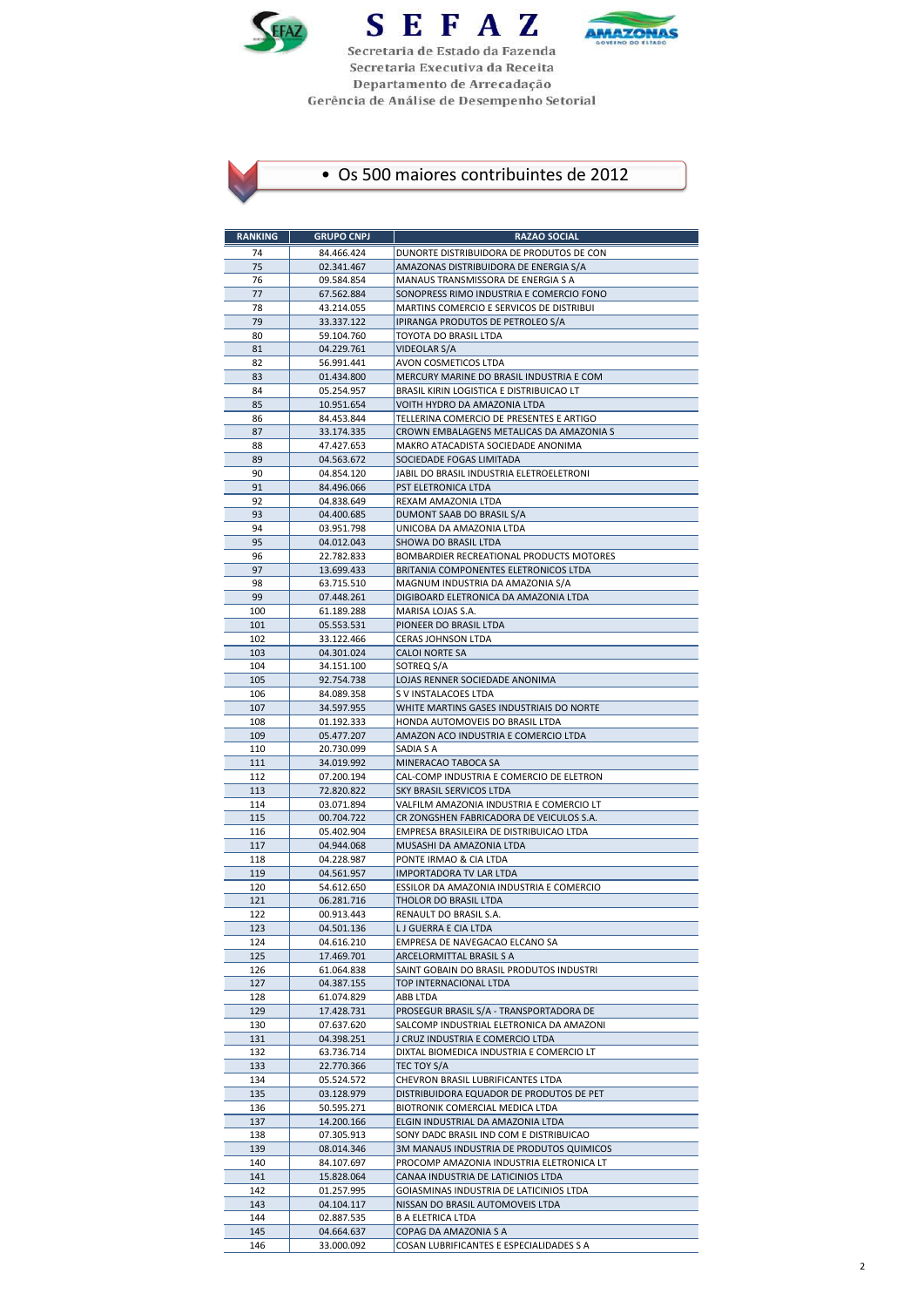





| <b>RANKING</b> | <b>GRUPO CNPJ</b>        | <b>RAZAO SOCIAL</b>                                                                  |
|----------------|--------------------------|--------------------------------------------------------------------------------------|
| 147            | 09.366.356               | DAN NOVA ERA COMERCIO DE ALIMENTOS LTDA                                              |
| 148            | 84.098.383               | CHIBATAO - NAVEGACAO E COMERCIO LTDA                                                 |
| 149            | 34.552.042               | TABATINGA FREE SHOP IMP EXP E COMERCIO L                                             |
| 150            | 02.793.710               | UNIVERSAL FITNESS DA AMAZONIA LTDA                                                   |
| 151            | 02.651.366               | VISTEON AMAZONAS LTDA                                                                |
| 152            | 07.199.805               | <b>GRANDE MOINHO CEARENSE S A</b>                                                    |
| 153            | 07.293.118               | BRASITECH INDUSTRIA E COMERCIO DE APAREL                                             |
| 154<br>155     | 67.405.936<br>34.484.188 | PEUGEOT - CITROEN DO BRASIL AUTOMOVEIS L<br>ELSYS EQUIPAMENTOS ELETRONICOS LTDA      |
| 156            | 02.337.524               | INFO STORE COMPUTADORES DA AMAZONIA LTDA                                             |
| 157            | 84.127.208               | AMCOR EMBALAGENS DA AMAZONIA S A                                                     |
| 158            | 03.488.542               | CDL CENTRO DE DISTRIBUICAO E LOGISTICA L                                             |
| 159            | 45.990.181               | ROBERT BOSCH LTDA                                                                    |
| 160            | 01.771.241               | NISSIN BRAKE DO BRASIL LTDA                                                          |
| 161            | 05.299.463               | MITSUBA DO BRASIL LTDA                                                               |
| 162            | 56.925.019               | MISSIATO INDUSTRIA E COMERCIO LTDA                                                   |
| 163<br>164     | 22.798.094<br>14.919.768 | FLEX IMP EXPORT INDUSTRIA E COMERCIO DE<br>AMZ MIDIA INDUSTRIAL S.A.                 |
| 165            | 61.065.199               | OCRIM S A PRODUTOS ALIMENTICIOS                                                      |
| 166            | 02.731.761               | COSMENORTE PRODUTOS DE HIGIENE E BELEZA                                              |
| 167            | 03.521.296               | SAT BRAS INDUSTRIA ELETRONICA DA AMAZONI                                             |
| 168            | 07.369.685               | GERDAU COMERCIAL DE ACOS S A                                                         |
| 169            | 01.106.222               | SONY PLASTICOS DA AMAZONIA LTDA                                                      |
| 170            | 04.214.987               | JAPURA PNEUS LTDA                                                                    |
| 171            | 33.014.556               | LOJAS AMERICANAS S/A                                                                 |
| 172            | 00.399.541               | TYCO ELECTRONICS DA AMAZONIA LTDA                                                    |
| 173<br>174     | 11.058.804<br>03.470.727 | HRT O & G EXPLORACAO E PRODUCAO DE PETRO<br>FORD MOTOR COMPANY BRASIL LTDA           |
| 175            | 84.467.307               | DINAMICA DISTRIBUIDORA LTDA                                                          |
| 176            | 03.987.364               | ATEM S DISTRIBUIDORA DE PETROLEO S.A                                                 |
| 177            | 34.558.841               | SIEMENS ELETROELETRONICA LTDA                                                        |
| 178            | 05.492.907               | MIKITOS IND E COMERCIO DE GENEROS ALIMEN                                             |
| 179            | 07.540.217               | AMAZON FLAVORS CONCENTRADOS E CORANTES P                                             |
| 180            | 01.358.874               | PROCTER & GAMBLE INDUSTRIAL E COMERCIAL                                              |
| 181            | 54.305.743               | MMC AUTOMOTORES DO BRASIL LTDA                                                       |
| 182<br>183     | 07.382.118<br>02.796.653 | A P A COMERCIO DE MOVEIS LTDA<br>DISTRIBUIDORA LOPES LTDA                            |
| 184            | 01.550.802               | PE DE GURI COMERCIO E REPRESENTACOES LTD                                             |
| 185            | 84.657.907               | DENSO INDUSTRIAL DA AMAZONIA LTDA                                                    |
| 186            | 04.113.488               | PLASTIPAK PACKAGING DA AMAZONIA LTDA                                                 |
| 187            | 04.590.028               | TECAL ALUMINIO DA AMAZONIA LTDA                                                      |
| 188            | 03.519.135               | GREE ELECTRIC APPLIANCES DO BRASIL LTDA                                              |
| 189            | 04.386.041               | COCIL CONSTRUCOES CIVIS E INDUSTRIAIS LT                                             |
| 190<br>191     | 04.034.304<br>84.590.892 | HDL DA AMAZONIA INDUSTRIA ELETRONICA LTD<br>HERMASA NAVEGACAO DA AMAZONIA SA         |
| 192            | 34.486.860               | BONNA VITTA INDUSTRIA E COMERCIO LTDA                                                |
| 193            | 05.213.262               | NIPPON SEIKI DO BRASIL LTDA                                                          |
| 194            | 00.624.964               | COMPANHIA DE GAS DO AMAZONAS - CIGAS                                                 |
| 195            | 06.225.970               | YAMAHA MOTOR COMPONENTES DA AMAZONIA LTD                                             |
| 196            | 05.424.338               | J A F DE LIMA                                                                        |
| 197            | 04.161.047               | KEIHIN TECNOLOGIA DO BRASIL LTDA                                                     |
| 198            | 88.938.329               | KARIMEX COMPONENTES ELETRONICOS LTDA                                                 |
| 199<br>200     | 84.450.212<br>06.626.253 | COMERCIO DE MIUDEZAS BANDEIRA LTDA<br>EMPREENDIMENTOS PAGUE MENOS S/A                |
| 201            | 07.345.733               | CONTINENTAL INDUSTRIA E COMERCIO AUTOMOT                                             |
| 202            | 06.990.011               | REAL BEBIDAS DA AMAZONIAN LTDA                                                       |
| 203            | 63.310.411               | TRES CORACOES ALIMENTOS S.A                                                          |
| 204            | 07.656.227               | A W FABER CASTELL AMAZONIA S A                                                       |
| 205            | 09.675.751               | CAA COMERCIO AMAZONENSE DE ALUMINIO LTDA                                             |
| 206            | 04.618.302               | MELO DISTRIBUIDORA DE PECAS LTDA                                                     |
| 207            | 07.379.546               | HONDA LOCK DO BRASIL LTDA                                                            |
| 208<br>209     | 09.271.762<br>08.993.104 | BRASFANTA INDUSTRIA E COMERCIO DA AMAZON<br>CIBEA MANAUS CONCENTRADOS DA AMAZONIA LT |
| 210            | 03.586.320               | ROCHA & PAIVA LTDA                                                                   |
| 211            | 04.310.086               | BK ENERGIA ITACOATIARA LTDA                                                          |
| 212            | 12.493.492               | UEI BRASIL CONTROLES REMOTOS LTDA                                                    |
| 213            | 04.527.149               | ENTEC COMERCIAL IMPORTADORA E EXPORTADOR                                             |
| 214            | 01.838.723               | BRF - BRASIL FOODS S.A.                                                              |
| 215            | 14.220.230               | RYMO IMAGEM E PRODUTOS GRAFICOS DA AMAZO                                             |
| 216            | 02.485.257               | POWERTECH COMERCIAL LTDA                                                             |
| 217<br>218     | 02.489.981<br>07.506.399 | I.V.L. INDUSTRIAS VIEIRA LTDA<br>MOTO TRAXX DA AMAZONIA LTDA                         |
| 219            | 04.415.154               | CASA DO ELETRICISTA LTDA                                                             |
|                |                          |                                                                                      |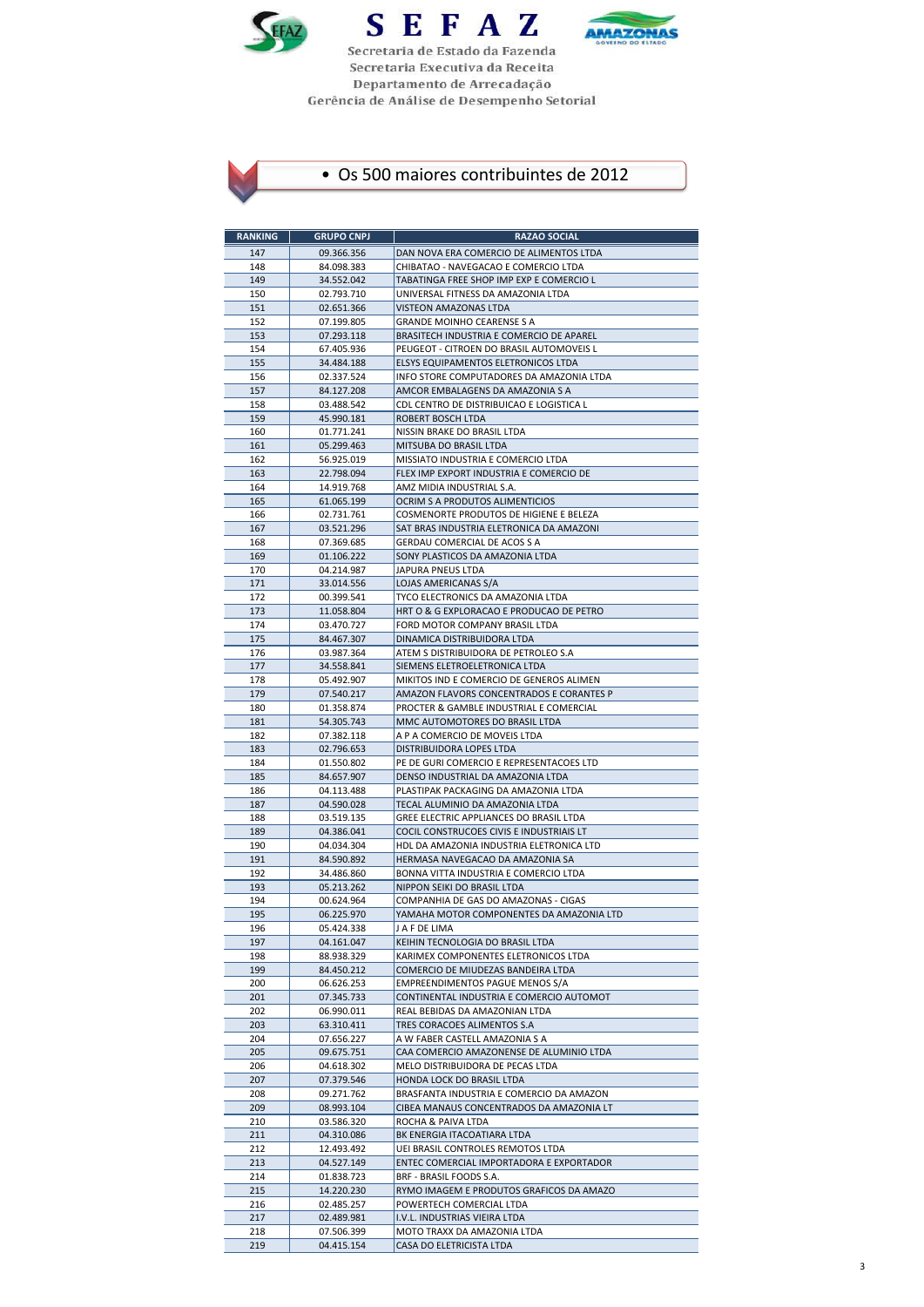





| <b>RANKING</b> | <b>GRUPO CNPJ</b>        | <b>RAZAO SOCIAL</b>                                                                  |
|----------------|--------------------------|--------------------------------------------------------------------------------------|
| 220            | 06.147.451               | CALAMO DISTRIBUIDORA DE PRODUTOS DE BELE                                             |
| 221            | 06.126.291               | A R F REIS                                                                           |
| 222            | 71.445.811               | METIDIERI - LOJAS DE DEPARTAMENTOS S/A                                               |
| 223            | 75.587.915               | MOVEIS ROMERA LTDA                                                                   |
| 224<br>225     | 01.571.899<br>34.591.123 | IFER DA AMAZONIA LTDA<br>MURATA WORLD COMERCIAL LTDA                                 |
| 226            | 44.023.661               | UTC ENGENHARIA S/A                                                                   |
| 227            | 04.398.525               | JARI DA AMAZONIA S A                                                                 |
| 228            | 04.413.977               | PASTORE DA AMAZONIA S A                                                              |
| 229            | 09.248.095               | TRES RIOS DISTRIBUICAO REPRESENTACAO E C                                             |
| 230            | 03.371.596               | P S R COMERCIO REPRESENTACAO E DISTRIBUI                                             |
| 231            | 09.132.659               | EMBRATEL TVSAT TELECOMUNICACOES LTDA                                                 |
| 232<br>233     | 34.561.944<br>02.916.265 | FUJIFILM DA AMAZONIA LTDA<br><b>JBS S/A</b>                                          |
| 234            | 84.520.493               | IMAGEM COMERCIO IMPORTACAO E EXPORTACAO                                              |
| 235            | 60.561.719               | AKZO NOBEL LTDA                                                                      |
| 236            | 05.444.666               | OTICA AVENIDA LTDA                                                                   |
| 237            | 34.525.444               | MICROSERVICE TECNOLOGIA DIGITAL DA AMAZO                                             |
| 238            | 06.317.393               | BIG TRADING E EMPREENDIMENTOS LTDA                                                   |
| 239            | 01.971.223               | REZENDE CAMINHOES COMERCIO E REPRESENTAC                                             |
| 240<br>241     | 07.552.901<br>04.285.824 | FRIOTRANS COMERCIO E TRANSPORTES DE CARG<br>MAGNETI MARELLI COFAP AUTOPECAS LTDA     |
| 242            | 13.648.047               | PIONEER YORKEY DO BRASIL LTDA                                                        |
| 243            | 03.264.927               | MANAUS AMBIENTAL S A                                                                 |
| 244            | 02.805.138               | OCIDENTAL COMERCIO DE FRIOS LTDA                                                     |
| 245            | 02.314.882               | <b>ESPANTALHO PNEUS LTDA</b>                                                         |
| 246            | 04.563.722               | HYSSA ABRAHIM & CIA LTDA                                                             |
| 247            | 49.383.250               | HISAMITSU FARMACEUTICA DO BRASIL LTDA<br>PREMIERE COMERCIO E IMPORTACAO LTDA         |
| 248<br>249     | 02.664.005<br>02.513.112 | PROCABLE ENERGIA E TELECOMUNICACOES S A                                              |
| 250            | 84.501.873               | TUTIPLAST INDUSTRIA E COMERCIO LTDA                                                  |
| 251            | 84.511.351               | DURAES DISTRIBUIDORA DE ESTIVAS LTDA                                                 |
| 252            | 07.532.752               | PNEU FORTE LTDA                                                                      |
| 253            | 04.326.492               | MTI EXPORTACAO E REPRESENTACAO LTDA                                                  |
| 254            | 02.392.576               | BANDEIRA DE MELO E FILHOS LTDA                                                       |
| 255<br>256     | 60.409.075               | <b>NESTLE BRASIL LTDA</b><br>QUEIROZ GALVAO OLEO E GAS S A                           |
| 257            | 30.521.090<br>02.003.329 | C M DISTRIBUIDORA DE ALIMENTOS LTDA                                                  |
| 258            | 04.497.756               | A ALVES DE SOUSA                                                                     |
| 259            | 04.562.559               | COMPANHIA DE NAVEGACAO DA AMAZONIA CNA                                               |
| 260            | 48.539.407               | <b>BASF S A</b>                                                                      |
| 261            | 02.458.527               | MAO DUPLA COM E REP LTDA                                                             |
| 262<br>263     | 05.498.763               | TAPAJOS PERFUMARIA LTDA                                                              |
| 264            | 23.004.930<br>42.591.651 | IMPORTADORA E REPRESENTACAO DE PECAS ALF<br>ARCOS DOURADOS COMERCIO DE ALIMENTOS LTD |
| 265            | 03.485.775               | COMPANHIA MULLER DE BEBIDAS                                                          |
| 266            | 59.179.838               | PIRELLI PNEUS S A                                                                    |
| 267            | 09.631.624               | J R RODRIGUES VARIEDADES LTDA                                                        |
| 268            | 04.815.999               | A C PORTELA IMPORTACAO E EXPORTACAO LTDA                                             |
| 269            | 04.648.595               | RIPASA COMERCIO E REPRESENTACOES DE ALIM                                             |
| 270<br>271     | 07.703.111<br>06.710.613 | HARMAN DA AMAZONIA INDUSTRIA ELETRONICA<br>RUFINO COMERCIO DE ALIMENTOS LTDA         |
| 272            | 68.881.150               | PHOENIX INDUSTRIA E COMERCIO DE TABACOS                                              |
| 273            | 02.422.460               | SODECIA DA AMAZONIA LTDA                                                             |
| 274            | 04.350.484               | SPRINGER PLASTICOS DA AMAZONIA S A                                                   |
| 275            | 05.338.882               | PLACIBRAS DA AMAZONIA LTDA                                                           |
| 276            | 34.571.687               | BOULEVARD DISTRIBUIDORA LTDA                                                         |
| 277<br>278     | 29.737.368<br>02.672.357 | MASTERFOODS BRASIL ALIMENTOS LTDA<br>FCC DO BRASIL LTDA                              |
| 279            | 04.926.142               | BRAMONT MONTADORA INDUSTRIAL E COMERCIAL                                             |
| 280            | 63.731.426               | QUATRO MARES DISTRIBUIDORA DE ALIMENTOS                                              |
| 281            | 39.318.225               | <b>BRAZIL TRADING LTDA</b>                                                           |
| 282            | 03.449.490               | CASA DA CARNE SOUZA LTDA - EPP                                                       |
| 283            | 04.470.423               | COMAC IMPORTACAO E EXPORTACAO LTDA                                                   |
| 284            | 04.365.532               | TRINDADE & DIAS LIMITADA<br>BENY MATERIAIS DE CONSTRUCAO LTDA                        |
| 285<br>286     | 63.721.278<br>00.223.046 | MARY KAY DO BRASIL LTDA                                                              |
| 287            | 04.403.130               | J B DA SILVA & CIA LTDA                                                              |
| 288            | 04.993.160               | DISTRIBUIDORA DE CARNES J K LTDA                                                     |
| 289            | 06.059.403               | A G VEICULOS LTDA                                                                    |
| 290            | 04.270.492               | DIFAL DIST DE FERRAMENTAS ARGENTA LTDA                                               |
| 291            | 59.335.976               | PRIMESYS SOLUCOES EMPRESARIAIS S A                                                   |
| 292            | 05.905.069               | BRASALPLA AMAZONIA INDUSTRIA DE EMBALAGE                                             |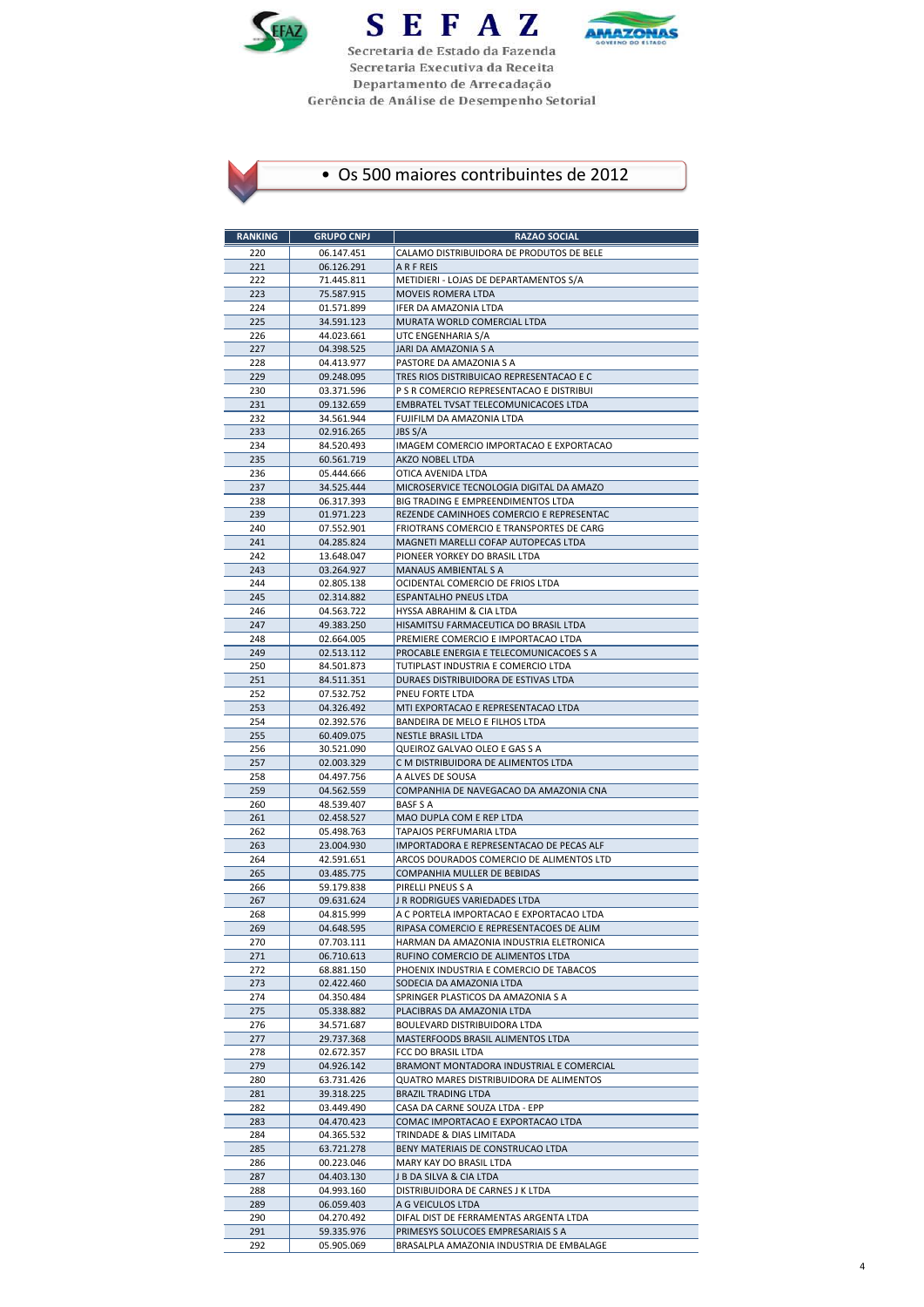





| <b>RANKING</b> | <b>GRUPO CNPJ</b>        | <b>RAZAO SOCIAL</b>                                                                    |
|----------------|--------------------------|----------------------------------------------------------------------------------------|
| 293            | 02.946.761               | RED BULL DO BRASIL LTDA                                                                |
| 294            | 22.797.070               | J F DE OLIVEIRA NAVEGACAO LTDA                                                         |
| 295            | 15.814.072               | C BORGES DO NASCIMENTO                                                                 |
| 296            | 02.499.629               | SCORPIOS DA AMAZONIA LTDA                                                              |
| 297            | 88.301.155               | MOINHOS CRUZEIRO DO SUL SA                                                             |
| 298<br>299     | 04.022.638               | TINTAO TINTAS E MATERIAIS DE CONSTRUCAO                                                |
| 300            | 10.948.651<br>02.740.266 | SPRINGER CARRIER LTDA<br>MONTTANA VEICULOS LTDA                                        |
| 301            | 04.361.309               | S SOBRAL & CIA LTDA                                                                    |
| 302            | 05.447.263               | MOTONORTE MOTORES E MAQUINAS DO NORTE LT                                               |
| 303            | 03.976.141               | BRUDDEN DA AMAZONIA LTDA                                                               |
| 304            | 03.416.137               | JET TECH COMERCIO IMPORTACAO E EXPORTACA                                               |
| 305            | 06.637.002               | VENEZA PRODUTOS ALIMENTICIOS LTDA                                                      |
| 306<br>307     | 02.104.848               | NOVODISC MIDIA DIGITAL DA AMAZONIA LTDA                                                |
| 308            | 00.292.858<br>04.503.660 | HERBALIFE INTERNATIONAL DO BRASIL LTDA<br>TRANSPORTES BERTOLINI LTDA                   |
| 309            | 04.223.160               | IMPORTADORA LUANJO LTDA                                                                |
| 310            | 03.665.702               | M DE S HARB                                                                            |
| 311            | 04.356.309               | ANTONIO RODRIGUES & CIA LTDA                                                           |
| 312            | 01.387.371               | PORTAL DISTRIBUIDORA DE EMBALAGENS DA AM                                               |
| 313            | 84.113.349               | FAM DA AMAZONIA INDUSTRIA E COMERCIO DE                                                |
| 314            | 02.810.005               | MG GOLD INDUSTRIA DA AMAZONIA LTDA                                                     |
| 315<br>316     | 04.214.086<br>01.466.897 | INSTRUMENTAL TECNICO LTDA<br>CENTRO DO ALUMINIO LTDA                                   |
| 317            | 06.369.890               | ELCOTEQ DA AMAZONIA LTDA                                                               |
| 318            | 34.507.467               | VITALLI DISTRIBUIDORA DE EMBALAGENS LTDA                                               |
| 319            | 02.458.590               | VIA EXPRESSA COMERCIO E REPRESENTACOES L                                               |
| 320            | 11.028.492               | BELGON COMERCIO DE ARMARINHO LTDA                                                      |
| 321            | 84.089.416               | GELOCRIM INDUSTRIA E COMERCIO DE GELO LT                                               |
| 322            | 10.183.465               | J L CHAAR SIMAO                                                                        |
| 323            | 63.684.781               | PEDROSA DISTRIBUIDORA LTDA                                                             |
| 324<br>325     | 04.420.916<br>02.402.867 | EMAM EMULSOES E TRANSPORTES LTDA<br>AMAZON REFRIGERANTES LTDA                          |
| 326            | 04.562.591               | A R RODRIGUEZ & CIA LTDA                                                               |
| 327            | 11.361.721               | COSMO COMERCIO DE MATERIAIS ELETRICOS E                                                |
| 328            | 04.266.078               | G VIANA SILVA                                                                          |
| 329            | 33.388.943               | H STERN COMERCIO E INDUSTRIA S A                                                       |
| 330            | 84.127.091               | MARISA CALCADOS LTDA                                                                   |
| 331            | 08.775.944               | NEOTEC INDUSTRIA E COMERCIO DE PNEUS LTD                                               |
| 332<br>333     | 02.558.157<br>04.414.488 | TELEFONICA BRASIL S A<br>METALFINO DA AMAZONIA LTDA                                    |
| 334            | 00.892.361               | COOKSON ELETRONICS BRASIL LTDA                                                         |
| 335            | 04.210.423               | OLIVEIRA ENERGIA GERACAO E SERVICOS LTDA                                               |
| 336            | 82.901.000               | INTELBRAS S/A INDUSTRIA DE TELECOMUNICAC                                               |
| 337            | 04.889.603               | MASS COMERCIO DE MATERIAIS DE CONSTRUCAO                                               |
| 338            | 57.593.253               | COMPONEL INDUSTRIA E COMERCIO LTDA                                                     |
| 339            | 60.872.306               | SHERWIN WILLIAMS DO BRASIL INDUSTRIA E C                                               |
| 340<br>341     | 01.106.257<br>03.442.420 | POOL ENGENHARIA, SERVICO, INDUSTRIA E COME<br>W N COMERCIO IMPORTACAO E REPRESENTACOES |
| 342            | 06.048.486               | STECK DA AMAZONIA INDUSTRIA ELETRICA LTD                                               |
| 343            | 10.456.016               | SHELL BRASIL PETROLEO LTDA                                                             |
| 344            | 05.388.392               | HILEIA INDUSTRIAS DE PRODUTOS ALIMENTICI                                               |
| 345            | 02.607.393               | G M DISTRIBUIDORA DE COSMETICOS LTDA                                                   |
| 346            | 09.547.849               | JHSF MANAUS EMPREENDIMENTOS E INCORPORAC                                               |
| 347            | 84.487.131               | MAPEMI BRASIL MATERIAIS MEDICOS E ODONTO                                               |
| 348<br>349     | 00.436.042<br>08.428.626 | POLIMPORT - COMERCIO E EXPORTACAO LTDA<br>BERTLING LOGISTICS BRASIL LTDA               |
| 350            | 05.574.407               | DISTRIBUIDORA SAO JOSE LTDA                                                            |
| 351            | 14.193.882               | COMERCIAL LOPES ARAUJO LTDA                                                            |
| 352            | 87.556.601               | RINALDI S A INDUSTRIA DE PNEUMATICOS                                                   |
| 353            | 06.347.409               | SBF COMERCIO DE PRODUTOS ESPORTIVOS LTDA                                               |
| 354            | 29.504.214               | HALLIBURTON SERVICOS LTDA                                                              |
| 355            | 05.120.946               | R M G PEREIRA E CIA LTDA                                                               |
| 356<br>357     | 48.600.191<br>09.623.649 | MTU DO BRASIL LTDA<br>SAKURA EXHAUST DO BRASIL LTDA                                    |
| 358            | 07.274.992               | MG COMERCIO DE CONFECCOES LTDA                                                         |
| 359            | 05.073.228               | BERTOLINI CONSTRUCAO NAVAL DA AMAZONIA L                                               |
| 360            | 08.962.294               | SUMIDENSO DA AMAZONIA INDUSTRIAS ELETRIC                                               |
| 361            | 60.476.884               | MAHLE METAL LEVE S A                                                                   |
| 362            | 08.862.530               | SILVER INDUSTRIA E COM DE ACESS PARA CON                                               |
| 363            | 08.338.297               | IRMAOS LIMA ATACADO DE ALIMENTOS LTDA                                                  |
| 364            | 03.966.062               | SUPERMAC MAQUINAS E CAMINHOES DA AMAZONI                                               |
| 365            | 63.705.362               | AMAZON MODEL COMERCIO IND REPR IMPORT E                                                |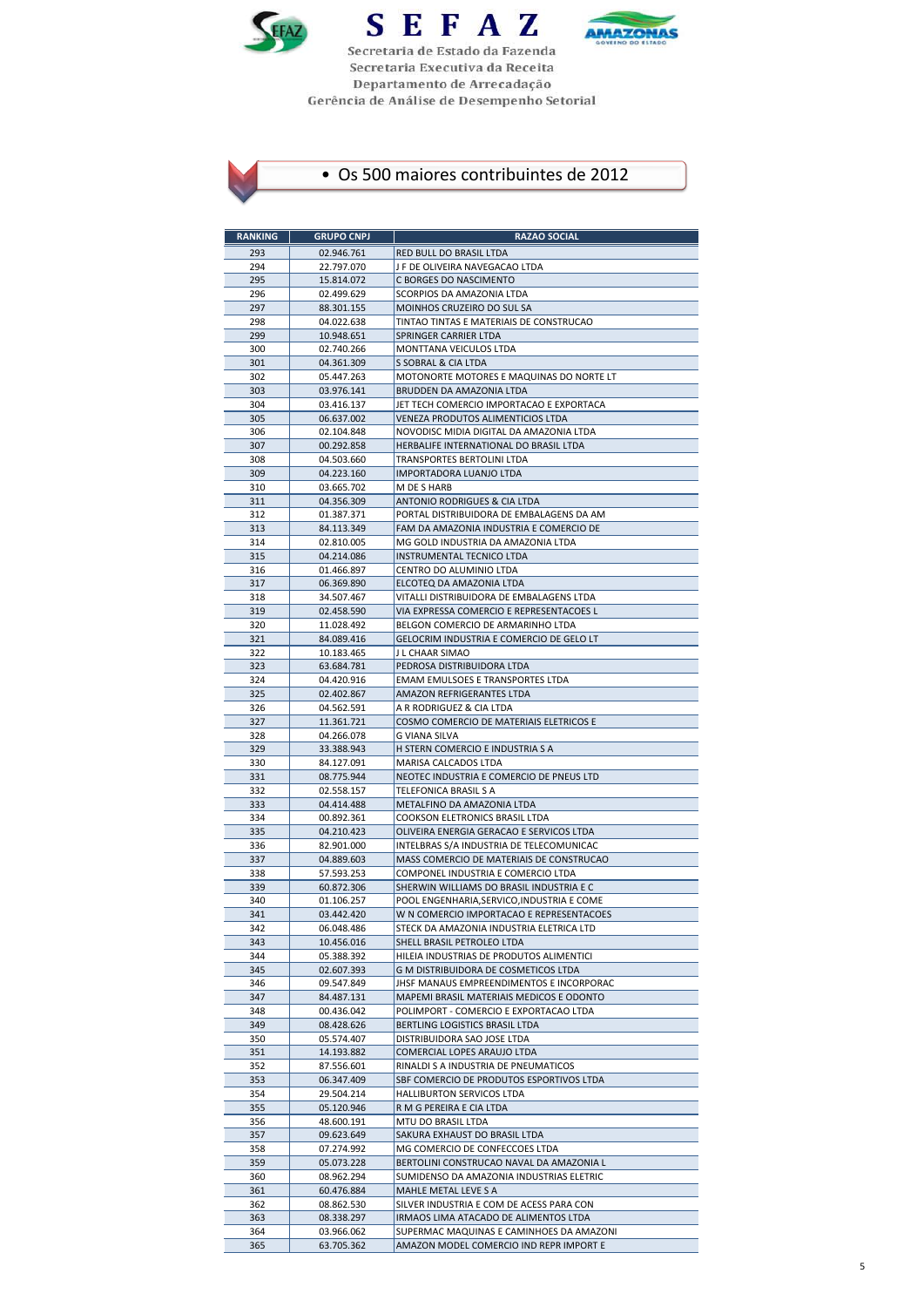





| <b>RANKING</b> | <b>GRUPO CNPJ</b>        | <b>RAZAO SOCIAL</b>                                                     |
|----------------|--------------------------|-------------------------------------------------------------------------|
| 366            | 84.520.444               | DISTRIBUIDORA FARIAS LTDA                                               |
| 367            | 04.185.278               | LOCOMOTIVA DA AMAZONIA INDUSTRIA E COMER                                |
| 368            | 04.653.459               | QUIMICA CREDIE LTDA                                                     |
| 369            | 04.754.557               | CATERPILLAR BRASIL COMERCIO DE MAQUINAS                                 |
| 370<br>371     | 10.785.567<br>04.612.149 | NCR BRASIL - INDUSTRIA DE EQUIPAMENTOS P<br>CITIZEN WATCH DO BRASIL S A |
| 372            | 84.502.145               | DISPPAN DISTRIBUIDORA DE PRODUTOS PARA P                                |
| 373            | 04.818.357               | AGROPAM AGRICULTURA E PECUARIA AMAZONAS                                 |
| 374            | 05.437.959               | R P V DA AMAZONIA LTDA                                                  |
| 375            | 07.989.847               | JJ COMERCIO DE BORRACHA LTDA                                            |
| 376            | 09.722.463               | TINTAS IQUINE LTDA                                                      |
| 377<br>378     | 30.260.871<br>05.471.081 | MULTI OPTICA DISTRIBUIDORA LTDA<br>F GALVAO COMERCIO IMPORTACAO LTDA    |
| 379            | 06.369.209               | S Q DE HOLANDA CONFECCOES                                               |
| 380            | 04.326.294               | TERMOTECNICA DA AMAZONIA LTDA                                           |
| 381            | 07.278.350               | SS COMERCIO DE COSMETICOS E PRODUTOS DE                                 |
| 382            | 01.376.079               | JOHNSON CONTROLS PS DO BRASIL LTDA                                      |
| 383            | 05.472.782               | SAO JOAQUIM MATERIAIS DE CONSTRUCAO LTDA                                |
| 384            | 84.659.986               | R M COMERCIO E IMPORTACAO DE VESTUARIO E                                |
| 385<br>386     | 56.681.513<br>08.555.864 | P K K CALCADOS LTDA<br>APAVEL APARECIDA VEICULO LTDA                    |
| 387            | 06.177.753               | PROCOATING INDUSTRIAL DE LAMINADO DA AMA                                |
| 388            | 04.569.809               | AMERICA TAMPAS DA AMAZONIA S.A.                                         |
| 389            | 02.106.579               | MAQUIPEL COMECIO DE MAQUINAS E PECAS LTD                                |
| 390            | 04.724.476               | ADRIANA DISTRIBUIDORA DE PRODUTOS ALIMEN                                |
| 391            | 06.275.449               | BIG ELETRO DA AMAZONIA LTDA                                             |
| 392            | 06.151.921               | COIMBRA IMPORTACAO E EXPORTACAO                                         |
| 393<br>394     | 84.111.343<br>00.882.430 | HTA-INDUSTRIA E COMERCIO LTDA<br><b>BMW DO BRASIL LTDA</b>              |
| 395            | 02.382.640               | A ART PEDRAS LTDA                                                       |
| 396            | 05.662.126               | TORK SUL COMERCIO DE PECAS E MAQUINAS LT                                |
| 397            | 05.761.306               | COMERCIAL SABIA LTDA                                                    |
| 398            | 08.449.122               | A S COMERCIO DE CEREAIS LTDA - ME                                       |
| 399            | 23.031.289               | OZIEL MUSTAFA DOS SANTOS & CIA LIMITADA                                 |
| 400<br>401     | 60.500.246<br>63.666.028 | GOODYEAR DO BRASIL PRODUTOS DE BORRACHA<br>DISTRIBUIDORA MODERNA LTDA   |
| 402            | 08.329.282               | ELETRO TECH COMERCIO E SERVICOS DE MATER                                |
| 403            | 12.252.218               | COMERCIO DE LATICINIOS E FRIOS SAO JORGE                                |
| 404            | 03.212.878               | SIMITRANS LTDA                                                          |
| 405            | 84.461.623               | J B N MARQUES                                                           |
| 406            | 33.453.598               | RAIZEN COMBUSTIVEIS S.A.                                                |
| 407            | 03.497.916<br>04.125.938 | LABELPRESS INDUSTRIA E COMERCIO DA AMAZO                                |
| 408<br>409     | 10.362.841               | ARGANORTE INDUSTRIA E COMERCIO LTDA<br>T P INDUSTRIA DE ACO LTDA        |
| 410            | 57.497.539               | BRIDGESTONE FIRESTONE DO BRASIL INDUSTRI                                |
| 411            | 12.484.782               | NIKON DO BRASIL LTDA                                                    |
| 412            | 08.986.284               | FOXCONN MOEBG INDUSTRIA DE ELETRONICOS L                                |
| 413            | 59.280.685               | <b>ZF DO BRASIL LTDA</b>                                                |
| 414<br>415     | 07.169.868<br>06.207.412 | FITAS FLAX DA AMAZONIA LIMITADA<br>METALMA DA AMAZONIA S/A              |
| 416            | 10.418.161               | COMERCIO DE FRIOS MANAUS LTDA                                           |
| 417            | 04.169.843               | CEMAZ INDUSTRIA ELETRONICA DA AMAZONIA S                                |
| 418            | 02.777.131               | <b>HENKEL LTDA</b>                                                      |
| 419            | 04.577.500               | ARECIO COMERCIAL LTDA                                                   |
| 420            | 03.639.828               | SUPERTEC INDUSTRIA E COMERCIO LTDA                                      |
| 421<br>422     | 09.379.673<br>63.411.623 | MTD MOTOR DA AMAZONIA LTDA<br>MARDISA VEICULOS LTDA                     |
| 423            | 08.211.271               | MASTERCOIN DA AMAZONIA IND E COM DE ELET                                |
| 424            | 04.330.304               | SC TRANSPORTES E CONSTRUCOES LTDA                                       |
| 425            | 01.103.867               | CONESUL DISTRIBUIDORA LTDA                                              |
| 426            | 61.077.327               | SKF DO BRASIL LTDA                                                      |
| 427            | 02.274.757               | G M TERCERIZACAO LTDA                                                   |
| 428<br>429     | 01.535.521<br>08.150.709 | ACOS DA AMAZONIA LTDA<br>POLYAROMAS PREPARADOS E EXTRATOS LTDA          |
| 430            | 00.682.978               | TRADICION COMERCIO IMPORTACAO E EXPORTAC                                |
| 431            | 07.615.345               | COMEPI DISTRIBUIDORA DE COSMETICOS LTDA                                 |
| 432            | 14.208.136               | CASA UNIVERSAL LTDA                                                     |
| 433            | 07.357.919               | I S REIS JUNIOR COMERCIO E INDUSTRIA DE                                 |
| 434            | 12.334.550               | GUIMBO COMERCIO DE PRODUTOS ALIMENTICIOS                                |
| 435            | 04.012.611               | NORBOM COMERCIO LTDA                                                    |
| 436<br>437     | 47.100.110<br>04.957.650 | VIA VENETO ROUPAS LTDA<br>AMAZONGAS DISTRIB DE GAS LIQ DE PETROL L      |
| 438            | 06.216.138               | SWEETMIX AROMATIZANTES DA AMAZONIA LTDA                                 |
|                |                          |                                                                         |